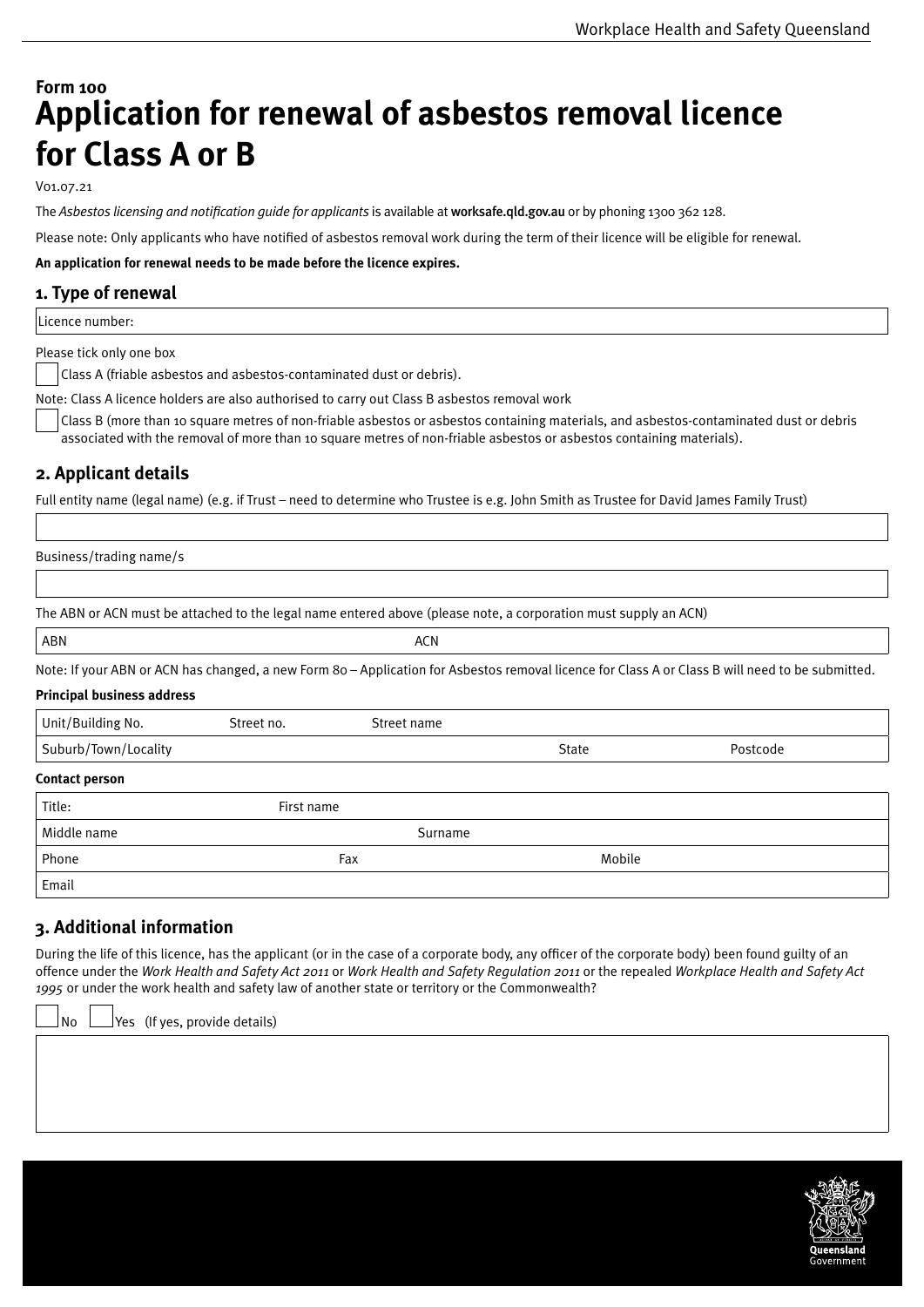| During the life of this licence, has the applicant (or in the case of a corporate body, any officer of the corporate body) been found guilty of an<br>offence in relation to the unlawful disposal of hazardous waste under the Environmental Protection Act 1994 or the Waste Reduction and Recycling<br>Act 2011?                                                                                                                                    |
|--------------------------------------------------------------------------------------------------------------------------------------------------------------------------------------------------------------------------------------------------------------------------------------------------------------------------------------------------------------------------------------------------------------------------------------------------------|
| Yes (If yes, provide details)<br>No                                                                                                                                                                                                                                                                                                                                                                                                                    |
|                                                                                                                                                                                                                                                                                                                                                                                                                                                        |
| During the life of this licence has the applicant (or in the case of a corporate body, any officer of the corporate body) been disqualified from holding<br>an equivalent licence by another state or territory or the Commonwealth work health and safety regulator?                                                                                                                                                                                  |
| <b>No</b><br>Yes (If yes, provide details)                                                                                                                                                                                                                                                                                                                                                                                                             |
|                                                                                                                                                                                                                                                                                                                                                                                                                                                        |
| During the life of this licence, has the applicant (or in the case of a corporate body, any officer of the corporate body) previously had an equivalent<br>licence refused, suspended or cancelled under the Work Health and Safety Act 2011, Work Health and Safety Regulation 2011, the repealed<br>Workplace Health and Safety Act 1995 or under the work health and safety law of another state or territory or the Commonwealth?                  |
| No<br>Yes (If yes, provide details)                                                                                                                                                                                                                                                                                                                                                                                                                    |
| During the life of this licence, has the applicant (or in the case of a corporate body, any officer of the corporate body) entered into an enforceable<br>undertaking under the Work Health and Safety Act 2011, Work Health and Safety Regulation 2011, the repealed Workplace Health and Safety Act<br>1995 or under the work health and safety law of another state or territory or the Commonwealth?<br><b>No</b><br>Yes (If yes, provide details) |
|                                                                                                                                                                                                                                                                                                                                                                                                                                                        |
| Has the applicant (or in the case of a corporate body, any officer of the corporate body) previously held a similar licence under a corresponding<br>work health and safety law in respect of which a condition has been imposed?                                                                                                                                                                                                                      |
| <b>No</b><br>Yes (If yes, provide details)                                                                                                                                                                                                                                                                                                                                                                                                             |
| During the life of this licence, has the applicant (or in the case of a corporate body, any officer of the corporate body) obtained any training or<br>reassessment or taken any other action required under a condition imposed on the licence?                                                                                                                                                                                                       |
| Yes (If yes, provide details)<br>No                                                                                                                                                                                                                                                                                                                                                                                                                    |
|                                                                                                                                                                                                                                                                                                                                                                                                                                                        |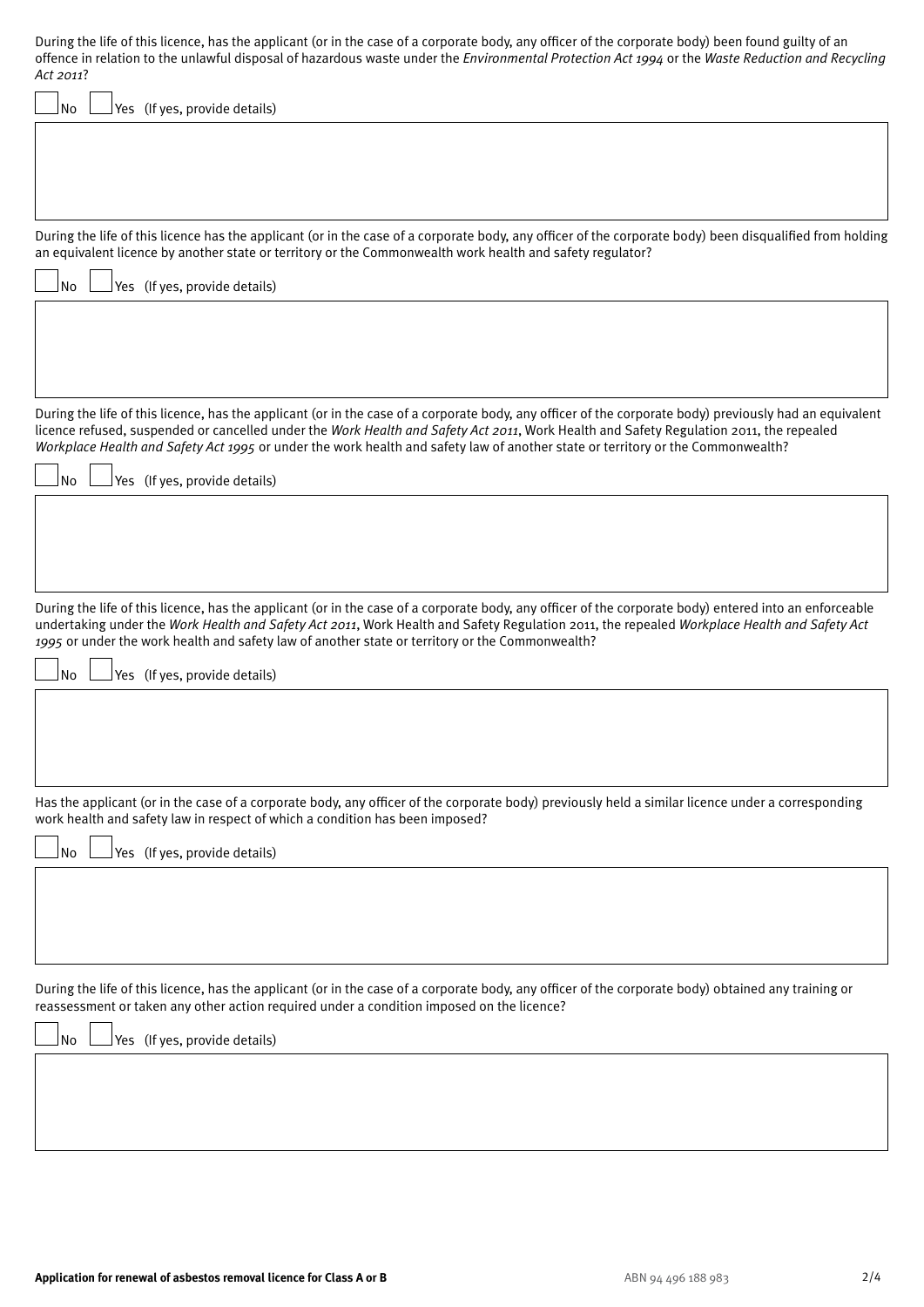# **4. Evidence required**

Upon submission of your application WHSQ will review notifications received from the licence holder (notifications must be made via Form 65 – Notification of licenced asbestos removal work, demolition work or emergency demolition). Notifications are required to show evidence of the scope of licensed asbestos removal work authorised on the licence. Failure to locate evidence of three (3) notifications will result in the licence not being renewed.

# **5. Documentation required (Class A only)**

 I have enclosed a copy of evidence (certificate) certifying my safety management system is compliant with AS4801:2001 or AS/NZS ISO 45001:2018 or equivalent safety management system. Certification may be made by a JAS-ANZ accredited conformity assessment body, Exemplar Global (previously known as RABQSA) certified auditor, or other person deemed to be appropriately qualified by the regulator.

## **6. Declaration by supervisor for Class A licence**

 I declare that the nominated supervisor/s for the licence have maintained competency to carry out work authorised under this licence and each nominated supervisor is at least 18 years old.

## **7. Class B licence only**

Name of a person proposed to carry out Class B asbestos removal work under the licence.

If same as contact person in section 2 tick box, otherwise complete details below

| Title:      | - 11<br>name |
|-------------|--------------|
| <b>Midd</b> | rname        |
| name        | ור           |

# **8. Licence declaration (Class A and B)**

I declare that:

| Class A and B:                                                                                |                                                                                                                                                    |
|-----------------------------------------------------------------------------------------------|----------------------------------------------------------------------------------------------------------------------------------------------------|
|                                                                                               | The applicant does not hold an equivalent licence granted by a corresponding regulator under a corresponding work health and safety law.           |
| The information supplied in this application is true and correct to the best of my knowledge. |                                                                                                                                                    |
| false or misleading.                                                                          | None of the information supplied by me in this application or in any documents attached to or submitted in support of this application is          |
|                                                                                               | In making this application I have not failed to provide any material information relating to the matters addressed above.                          |
| or in any documents submitted in support of this application.                                 | acknowledge that it is an offence under the <i>Work Health and Safety Act 2011</i> to provide false and misleading information in this application |
|                                                                                               | l have authority from the corporate body to complete and submit this application (corporate body applicants only).                                 |
| telephone number, (including mobile numbers), and regional location.                          | I acknowledge WHSQ will include the following information on its website: business name, trading name, licence number, type and expiry,            |
| Applicant's signature                                                                         | Date                                                                                                                                               |
| First name                                                                                    | Surname                                                                                                                                            |

### **9. Fee**

In order for your application to be accepted, the form must be completed correctly, all supporting documentation must be provided and payment of the prescribed non-refundable application fee must be included. Failure to do so will delay the processing of your application. The relevant fee is specified online and is not subject to GST. **View the list of fees at [worksafe.qld.gov.au/oir-fees](http://worksafe.qld.gov.au/oir-fees)**.

Please tick this box if you want a receipt sent to you.

Address to send the receipt (if different from address stated in section 2):

| Unit/Building no.    | treet no. | treet name |                   |          |  |
|----------------------|-----------|------------|-------------------|----------|--|
| Suburb/Town/Locality |           |            | <b>.</b><br>State | Postcode |  |

I have enclosed a cheque or money order (cheques should be made out to Office of Industrial Relations)

I will pay by credit card

A payment link will be sent from: [no-reply@bpoint.com.au](mailto:no-reply%40bpoint.com.au?subject=)

or